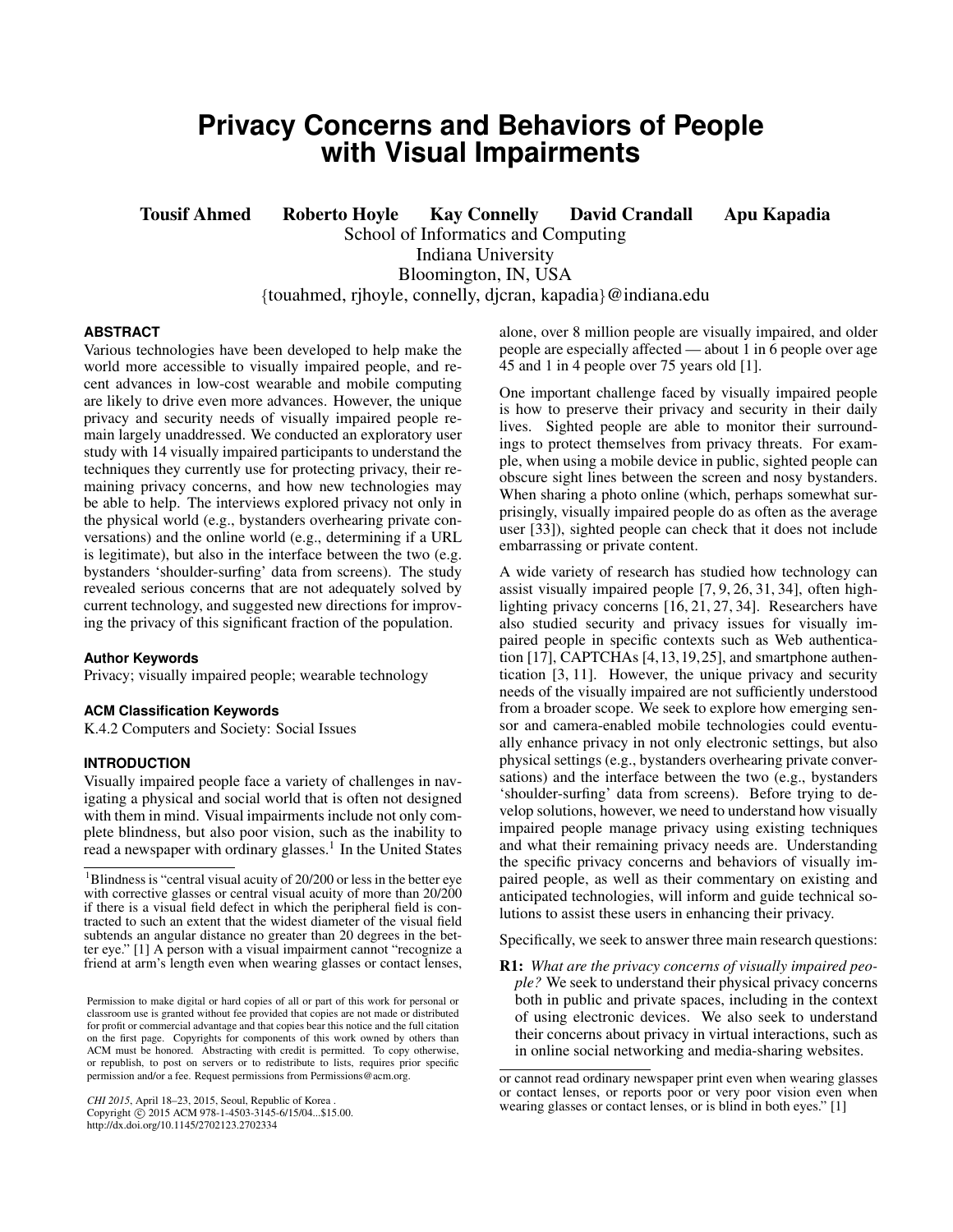- R2: *How do visually impaired people manage their privacy?*  We seek to understand the existing privacy practices and behaviors of visually impaired people, again in the context of physical spaces, computing devices, and virtual interactions. We also seek to understand any existing assistive technology they use to enhance their privacy.
- R3: *Which new technologies could offer enhanced privacy for visually impaired users?* We seek to understand how mobile and wearable computing technologies could enhance the privacy of the visually impaired, by both soliciting feedback on researcher-generated ideas and by collecting original suggestions from visually impaired people.

To answer these questions, we conducted an exploratory user study through semi-structured in-person interviews with visually impaired people  $(N=14)$ . We explored their privacy concerns, needs, and behaviors in three main settings: physical, online, and at the interface between the two (e.g. privacy leaks that occur when using technology in public). We found that participants were aware of and concerned about privacy and security, and face a variety of risks. One recurring theme in their responses was that being forced to depend on other people, especially strangers, was a major privacy risk. We found that participants used a variety of techniques and technologies to try to manage privacy, but they repeatedly expressed a desire for better solutions. Moreover, assistive technologies themselves often created additional privacy risks. For example, screen-reading technology allows visually impaired people to access the web through their phones, but bystanders may also be able to hear; wearing headphones solves that problem, but muffles the sense of hearing, further reducing their ability to sense their surroundings [3, 27].

We now describe our work in detail. After reviewing related work, we describe our study protocol and procedure, and then present our major findings. We then discuss implications on the design and development of privacy-enhancing devices.

# **RELATED WORK**

There is a large body of work on understanding the accessibility needs of visually impaired people in general, and some of this has highlighted the privacy implications of accessible devices. In their study on mobile device adoption, Kane *et al.* [16] report that visually impaired people have privacy concerns about using mobile devices in screen-reading mode. Naftali *et al.* [21] and Ye *et al.* [34] also find that people with visual impairments are concerned about eavesdropping when using screen readers and voice-to-text in public.

The work of Azenkot *et al.* [3] was one of the first to study the security and privacy threats and concerns of visually impaired mobile device users. They report that most users in their study were not aware of mobile device security threats, and none had enabled passcode locks on their phones. Most participants were also not aware of the threats of eavesdropping or shoulder surfing. They introduce an accessible non-visual authentication system that is designed to resist eavesdropping. Our work builds on theirs by including visually impaired participants who are not blind, which their paper suggested as an

important direction for future work; we find that these participants were much more aware of and concerned about the potential for eavesdropping. We also study possible solutions to eavesdropping beyond authentication scenarios as well as privacy issues beyond mobile devices.

Shinohara and Wobbrock [27] discuss how simply having or using assistive devices may invite privacy-invading questions (e.g., "how did you lose your sight?") or behaviors (e.g., trying to give unwanted help). Our participants did not report concerns about stigma, but we did not specifically direct our interviews towards social issues. More research on the social consequences of assistive technologies is needed, since their success may depend on overcoming these social barriers.

In the context of the web, Sauer *et al.* [25] identify the top security challenges of blind users, including inaccessible CAPTCHAs, spam, keyloggers, and so on. Our participants brought up several of these like inaccessible CAPTCHAs and spam, but also identified other challenges like trying to practice good password management with a visual impairment, and accessibility of online privacy settings. Other work has studied usable authentication techniques for the visually impaired. Haque *et al.* [11] propose authentication using smartphone accelerometer sensors, and Azenkot *et al.* [3] propose authentication by tapping the phone. Kuber *et al.* [17] propose a web-based authentication system for blind users to keep their passwords safe from shoulder surfers, while several researchers [4, 13, 19, 25] have proposed usable CAPTCHAs for the visually impaired. In this paper we more broadly study privacy-enhancing concerns, behaviors, and tools used throughout everyday life, in addition to online concerns.

Outside the privacy domain, several papers have studied using wearable computing devices to enhance accessibility for the visually impaired. Velazquez *et al.* [31] present a number of prototypes of assistive devices for blind people, such as a wearable tactile feedback device called BrailleWatch, and a mechatronic shoe insole that vibrates to give navigational directions. Shilkrot *et al.* [26] present a handheld device to support reading text, while other researchers [7,9,34] have designed navigational tools for the visually impaired. Inspired by this work on accessibility, we focus here on how these devices could improve the privacy of visually impaired users.

## **METHODS**

We interviewed visually impaired participants to investigate our research questions. The interviews were semi-structured and in person, to not only explore reports of participants' concerns and behaviors, but also to witness them ourselves.

## **Interview Preparation and Process**

Each interview was conducted by two researchers, one of whom interacted with the participant while the other took notes. The audio of the interviews was recorded and later transcribed. After approximately half of the interviews were complete, one of the researchers analyzed the transcripts using an iterative coding process with initial coding and identified concepts [22, 24]. The two researchers discussed the identified concepts and developed a category of concepts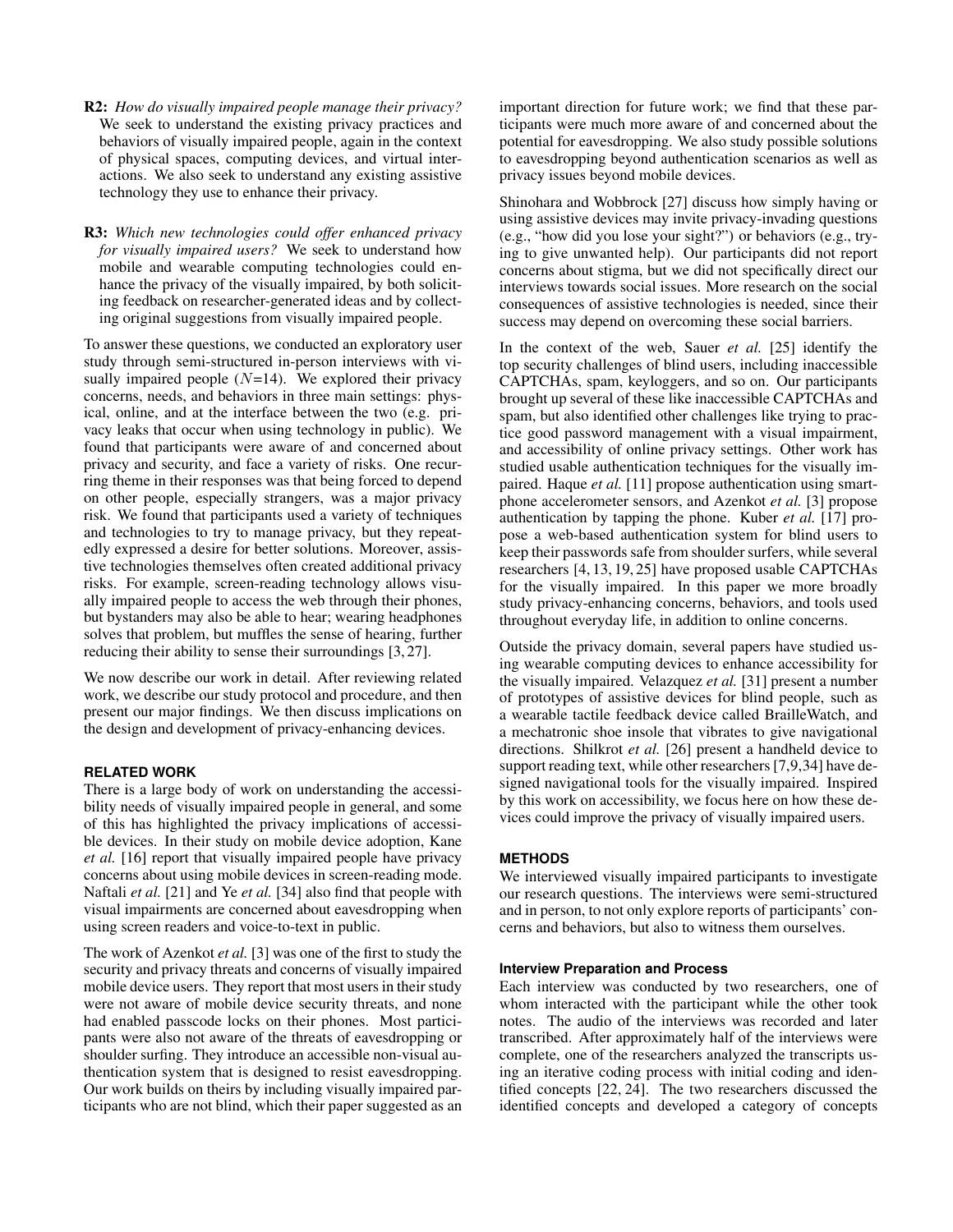based on our research questions. After each subsequent interview, they met to identify new concepts and added them to the list. This semi-structured interview design allowed us to pursue concepts identified from prior interviews and to adapt our questionnaire as needed. For example, several early participants reported concerns about medical records, so we added a question about this to our questionnaire.

We conducted separate interviews, with the exception of married participants who could choose to include their spouse in the interview, since spouses are mutually supportive and the presence of a spouse could improve recall of concerns and offer additional insight. We conducted interviews at places of participants' choosing, and provided transportation if needed.

# **Interview Protocol**

We used the following categories of questions:

- 1. Background. We began by asking participants to characterize their degree and history of visual impairment, their current use of technology including assistive technologies, and the level of assistance that they require from others.
- 2. Privacy concerns and behaviors. We asked participants to describe their physical and virtual privacy concerns, and any privacy-enhancing behaviors they use. We also asked about specific topics, such as whether participants had any concerns about assistive devices, about people watching them, and about their comfort in requesting assistance.
- 3. Novel ideas. We introduced wearable devices, and gave a chance to try Google Glass. We then discussed our ideas for wearable assistive devices and asked whether they could help protect privacy. Finally, we asked if participants had anything to add, to identify unexplored areas.

# **Study Procedure**

## *Recruitment and Enrollment*

We recruited participants through Indiana University's disability services office, and through the Bloomington and Bedford (Indiana) chapters of the American Council of the Blind (ACB). They distributed our study ad to their members, and we recruited those who responded between July and September 2014. We also introduced our study at two ACB meetings.

## *Ethical Considerations*

Our university human subjects ethics board approved our study. To obtain informed consent, we provided our information sheet via email so that participants could use accessibility tools. We also read the information sheet aloud if needed. Participants could skip any question, and we recorded interviews only after obtaining consent verbally or in writing.

## *Compensation*

Each participant was compensated \$15 at the end of the study.

# **FINDINGS**

## **Participants**

We interviewed 14 participants over a two month period. Table [1](#page-3-0) summarizes their demographics, which included 5 men

and 9 women, and a diverse range of ages from 18 to 70. Our participants included two married couples in which both partners were visually impaired, and three participants were married to sighted partners. The married couples chose to be interviewed jointly, while two of the three other married participants chose to have the sighted partners present. Two participants (P8 and P12) were both visually and hearing impaired. The interviews lasted between 25 and 100 minutes, with most about 45 minutes. Participants chose where to be interviewed, with most  $(N=7)$  choosing a public places, while others chose their home  $(N=5)$  or office  $(N=2)$ .

# **Physical Privacy Concerns**

We first discuss *concerns about physical privacy* (as opposed to those related to devices or the online world). We identified the following recurring themes: lack of independence, eavesdropping, embarrassment, and physical security concerns.

## *Lack of Independence*

Visually-impaired people often need help from others, including strangers; they may need to ask bank employees to fill out financial documents, ask waiters to read the menu, or ask passersby to read street signs. These requests often involve revealing personal information to a stranger. In fact, most of the concerns that participants identified during our interviews seemed to result from this lack of independence, so we grouped them into the following subcategories.

Lack of accessibility. While many accessibility tools are available to access electronic documents, participants (N=9) expressed concerns about physical documents like letters and forms, especially ones with personal information. They reported receiving physical mail that they were unable to read on a daily basis. While some had devices that could scan and read content aloud, lack of standardization between documents frequently caused these tools to fail. Participants expressed concern about asking for assistance, since whether a document is sensitive is often not known *a priori*. P9 reported taking this risk because she did not have a choice:

*I have to find out what a piece of paper says, so I have to ask someone to read it. It's a risk that you take.* 

Filling out questionnaires and forms was another source of concern, for instance during visits to the doctor. P9 explained:

*When you go to the doctor, there is a privacy issue. There are all these forms and they are never accessible, so somebody has to read them to you so you have to sign a document trusting that the person has read it correctly and completely to you.... Just because somebody takes you and gives you a ride to a doctor's office, they should not assume just because that person is a friend, that you want to share all of your health information with that friend.* 

P3 expressed similar concerns about financial documents:

*When I'm being asked to fill out paperwork at a bank, I can't do it so I have to ask the person to fill it out and have a verbal interview.* 

Visually impaired people may need help reading restaurant checks or grocery bills. Cash transactions are particularly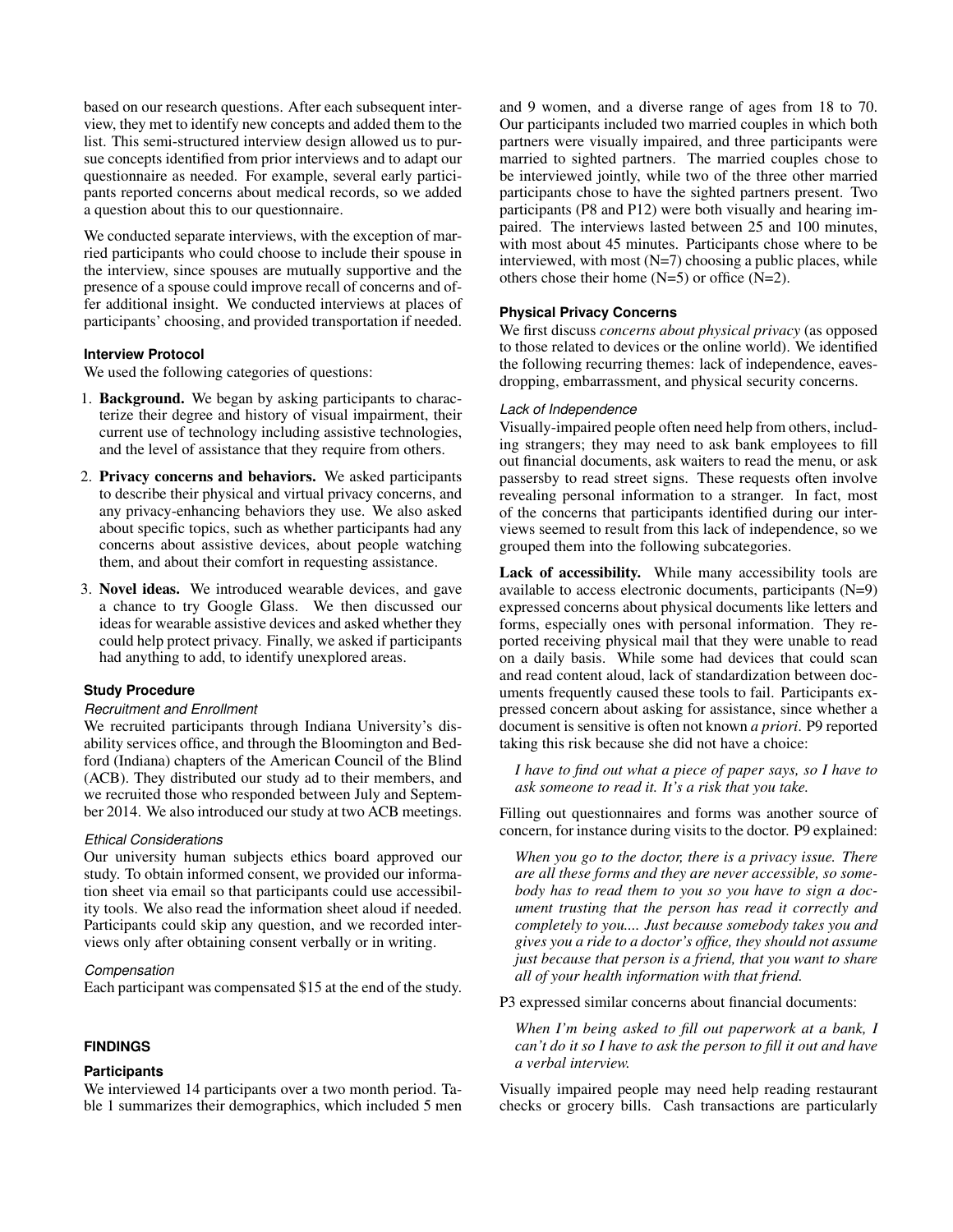| m              |                                                |   | Age Gender Impairment                            | <b>Device</b><br>access method     | Mobile<br>device(s) | <b>Assistive</b><br>device(s)                                                                                                             | <b>Password</b><br>management | Bank           | Take<br>online? photos? |
|----------------|------------------------------------------------|---|--------------------------------------------------|------------------------------------|---------------------|-------------------------------------------------------------------------------------------------------------------------------------------|-------------------------------|----------------|-------------------------|
| P <sub>1</sub> | $18-24$                                        | F | Low peripheral vision                            | Normal                             | iPhone              | None                                                                                                                                      | Save passwords                | Yes            | Yes                     |
| P <sub>2</sub> | $18-24$                                        | F | Low vision, can see the<br>shapes & outlines     | Screen magnifier                   | iPhone,<br>iPad     | Magnifying glass                                                                                                                          | Memorize                      | Yes            | <b>Yes</b>              |
|                | P3 31-40                                       | M | Low vision in one eye,<br>blind in other         | Screen magnifier,<br>screen reader | iPhone              | Ruby portable magnifier, portable reader                                                                                                  | KeyChain                      | Yes            | <b>Yes</b>              |
|                | P <sub>4</sub> 31-40                           | F | Blind with light perception                      | Screen reader                      | iPhone              | Braille displays, ebook players                                                                                                           | Memorize, Braille             | <b>Yes</b>     | <b>Yes</b>              |
|                | P5 31-40                                       | M | Low vision, can see shapes                       | Screen reader                      | iPhone,<br>iPad     | iBook                                                                                                                                     | Memorize                      | Yes            | <b>Yes</b>              |
|                | P <sub>6</sub> 41-50                           | M | Blind with light perception                      | Screen reader                      | iPhone              | Victor Reader Stream                                                                                                                      | Store in text file            | Yes            | $\overline{No}$         |
|                | P7 41-50                                       | F | Totally blind                                    | Screen reader                      | iPhone              | Victor Reader Stream, Ai Squared, Barcode<br>Scanner                                                                                      | Change frequently             | Yes            | $\overline{No}$         |
|                | P8 51-60                                       | M | Blind with light perception,<br>hearing impaired | Screen reader,<br>hearing aid      | iPhone,<br>landline | ZoomText, magnifier                                                                                                                       | Memorize                      | <b>Yes</b>     | $\overline{No}$         |
|                | P9 51-60                                       | F | Totally blind                                    | Screen readers                     | iPhone              | Braille embosser, color detector, electronic<br>measuring tape, PenFriend, SignatureGuide,<br>BrailleStylus, BrailleWatch, iPhone overlay | <b>Braille</b>                | N <sub>0</sub> | N <sub>o</sub>          |
|                | P <sub>10</sub> 5 <sub>1</sub> -60             | M | Totally blind                                    | Screen readers                     | Flip<br>phone       | DocuScan Plus Scanner                                                                                                                     | Memorize                      | Yes            | N <sub>o</sub>          |
|                | P <sub>11</sub> 51-60                          | F | Totally blind                                    | Screen readers                     | iPhone              | DocuScan Plus Scanner, Prescription Reader                                                                                                | <b>Braille</b>                | Yes            | $\overline{No}$         |
|                | P12 51-60                                      | F | Blind with light perception,<br>hearing impaired | Screen readers,<br>hearing aid     | iPhone              | OpenBook, Braille Printers, Braille Labels,<br>Talking Timer                                                                              | Save passwords,<br>memorize   | No.            | N <sub>o</sub>          |
|                | P <sub>13</sub> $61-70$                        | F | Low vision, can see shapes                       | Screen readers                     | Landline            | Barcode Reader, talking watch                                                                                                             | Memorize                      | N <sub>0</sub> | $\overline{No}$         |
|                | P <sub>14</sub> 6 <sub>1</sub> -7 <sub>0</sub> | F | Low vision in one eye,<br>blind in other         | Screen reader,<br>magnifying tools | iPhone              | CTC Scanner, Talking Calculator, Magnifi-<br>cation Light                                                                                 | Memorize                      | Yes            | <b>Yes</b>              |

<span id="page-3-0"></span>Table 1. Summary of participant demographics and privacy behavior.

problematic since U.S. currency cannot be differentiated tactilely, so participants sometimes rely on others to identify bills. Although using debit or credit cards alleviates this problem, one participant mentioned that keypads on Point of Sale (POS) systems do not always have raised buttons, so she must ask strangers to enter her PIN — a potentially serious risk.

Finding items. It can be difficult for people with visual impairment to locate objects, and they often have to rely on others to find items in stores or even in their home. Requesting others' assistance in finding items can be uncomfortable, especially if the item is personal (e.g., a private medical item). P4 is learning to take photos for exactly this reason:

*Once I learn to use the camera better I can take pictures of, like, boxes of unknown things that I have in my pantry that I don't know what they are anymore. It will read the barcode for me and tell me what it is and things like that.* 

Navigation and transportation. Participants repeatedly raised challenges of navigation in the context of privacy, where the choice is sometimes asking a stranger for help and revealing private information, or maintaining privacy but risking physical harm. P12 struggles to find restrooms, especially in crowded places like airports. Others mentioned trying to navigate when routes change unexpectedly due to construction or maintenance. P3 once fell into an open manhole; he was using a cane, but by the time he had identified the hazard there was not enough time to avoid it. Assistive devices for navigation offer not only the prospect of improved privacy but also personal safety.

## *Eavesdropping*

Eavesdropping was the next major category of privacy concerns indicated by participants (N=4), stemming from not knowing if other people are nearby. For instance, they mentioned concerns over giving out medical information in waiting rooms where others could be listening. P9 said:

*I had gone to see a new doctor before, and they have to collect all of this private information from you about your health care and your lifestyles and everything. And, I actually had one of the attendants in the office; she came out to the waiting room, sat down and started filling out this paper. I said to her, 'I am assuming there is no one in the office but us right now.' Fortunately there wasn't, other than the person that had taken me to the office and that person was hard of hearing, so I let it go.* 

Those who also have hearing problems felt even more exposed to eavesdropping, especially because they tend to speak loudly. P12 described her experience when donating blood:

*They ask you some pretty private questions. It would be nice if there was a questionnaire that you can fill out independently, because they have to read it out to me. With me being hard of hearing they can't just whisper. That kind of bugged me. There's people on the other side of the little wall, that can probably hear everything that is going on.* 

In these types of situations, participants reported either having to assume that there is nobody nearby, or asking a trusted person whether there is someone around.

## *Embarrassment*

Some participants  $(N=3)$  reported embarrassing situations caused by not being able to sense the surroundings. P6 said:

*One thing that bothers to me, and we encounter it so frequently. You can be standing there talking to somebody and one second you are talking to them and they answer you back. You keep on talking and they have since walked away. You were standing there jabbering, you don't know they have walked away. You look like fools.* 

P4 mentioned a similar experience in her workplace:

*There are a couple of people who work with us who are extremely shy people, so when I got on to them to at least*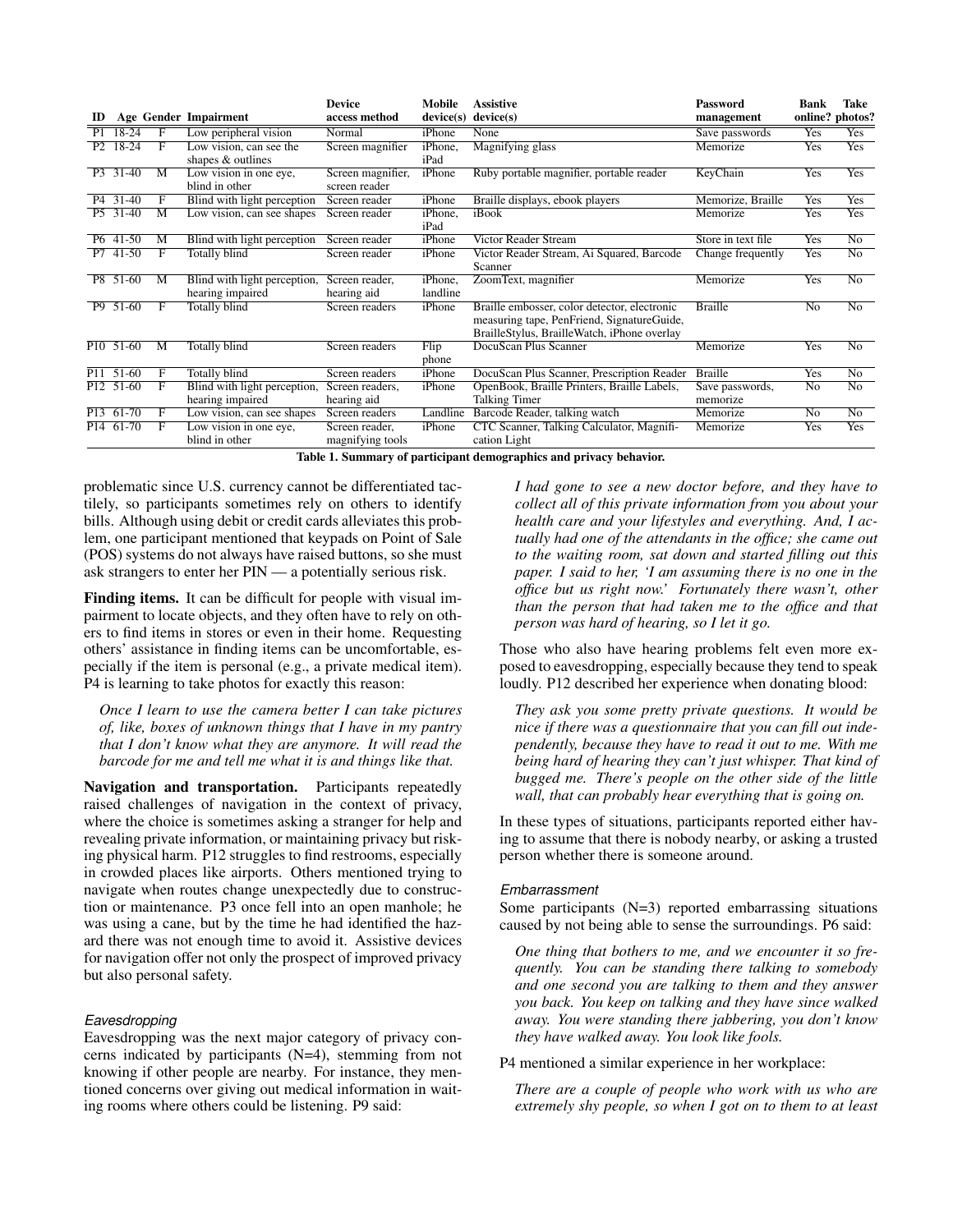*say 'hi,' I was told that I was bullying them. I think I have no other way to know that they are in the room unless they say something. They don't have to talk to me, I just want to know that they are there.* 

Shinohara and and Wobbrock [27] reported on similar struggles of their participants trying to stay connected to others in the workplace, especially while using assistive devices.

## *Physical Security Concerns*

We found that physical security and safety were major concerns for some participants (N=4), and these in turn created privacy concerns: maintaining one's home free from intrusion has long been considered a basic tenet of privacy [28]. For example, most participants were extremely cautious with home security, like hesitating to open the door when someone knocks unless they were expecting someone or recognized the person's voice. P13 said she felt scared when her husband is not home, even though they have a security system. People with both visual and hearing impairments were even more concerned; for instance, P8 expressed difficulty in hearing responses from people outside his door. P12 explained:

*Security is a big thing with me, being totally blind, being hard of hearing. After my first husband passed away, we immediately got security systems in the house. I have an intercom outside, that's why I knew you were coming. That's why I had the door open. It's a scary world, when you have dual sensory loss like I do.* 

Some participants reported not feeling safe in public places. P13 and P14, who live with sighted spouses, specifically emphasized this concern. P13 expressed her feelings:

*In public places, I get nervous if I am by myself, because I can't see very well. I don't usually go unless I am with someone. I don't like to be out by myself.* 

## **Computing Privacy Concerns**

Like other populations, people with visual impairments use devices like smartphones, tablets, laptops, and personal computers. In fact, many participants said that these devices help them communicate and achieve greater independence. However, these devices also create privacy risks because of the vast amounts of personal data they store, and poor visual acuity makes it harder to safeguard this information. In this section we describe privacy concerns shared by participants about using computing devices. Many of these have been previously studied [3, 4, 13, 25, 34], and our study suggests they are still problems that have not yet been solved.

#### *Eavesdropping*

Participants were concerned about people eavesdropping on their digital devices, either visually or aurally.

**Visual eavesdropping.** Many of our participants  $(N=5)$  were aware of the threat of visual eavesdropping ('shoulder surfing') and tried not to use their devices in public. In this regard, our results differ from those of Azenkot *et al* [3], who found that their participants were largely unaware of these risks. One key difference however is that they studied only blind users, whereas we included visually impaired people

who were not completely blind; the latter population is particularly susceptible because they often use large fonts. For example, P2 and P3, who are partially blind and use magnifying tools, were especially concerned about shoulder surfing. P2 is a student and feels uncomfortable using screen magnification in class, because anybody in the room can see what she is doing. P3 is particularly uncomfortable at work:

*Because I use screen magnifiers, what I'm looking at on the screen is very large and it is very easy for other people to see and read it even if they are not intending to. I try to be mindful of that. No matter where my desk is placed, the screen is visible to somebody walking by. So, I don't have any privacy here. At home it is similar with the person I live with. I trust them to be considerate, but I'm sure they see things that I don't realize they see.* 

Aural eavesdropping. Many visually impaired people use accessibility features that read phone or computer screen content out loud. However, these features also create the risk of aural eavesdropping [3] of private information by bystanders, since visually impaired people may not be able to tell if bystanders are present. Generally, screen reader users are more concerned about aural eavesdropping, as has been reported in the literature [3, 21, 34]. We have found that those with both vision and hearing disabilities are more vulnerable to aural eavesdropping, as P8 explained:

*I can't really see, so I depend on the audio. So, anybody in earshot can hear what my talking devices are saying. And because of my hearing aid I have to volume up a lot higher than most people would have. So, I have a concern of privacy there. I could use headphones but a lot of headphones are not compatible with hearing aids.* 

## *Security of Computing Devices*

Strong passwords are key for computer security, but participants (N=5) reported struggling with password management because of their disability. Some recorded their passwords in a computer file and used screen readers to retrieve them, but this creates aural eavesdropping risks. Typing in passwords securely is also difficult; P3's screen reader makes a generic 'click' sound for each keypress when entering a password instead of the sound for the actual key, which prevents eavesdropping but makes it hard to enter the correct password. Only one participant used password manager software, while others said they were not very accessible and expressed skepticism about their security.

Some participants (N=2) expressed frustration with visual CAPTCHAs and other online mechanisms that try to prevent access to bots but also make websites much more difficult for the visually impaired to access. In P7's words:

*CAPTCHA's are extremely annoying. We can't see what's on the screen and sometimes the audio is such that you can't even hear it.* 

Participants also felt that visual impairment left them more vulnerable to hacking. P6 shared:

*My email account was hacked about a month ago twice within a two-week span. People started to get emails from*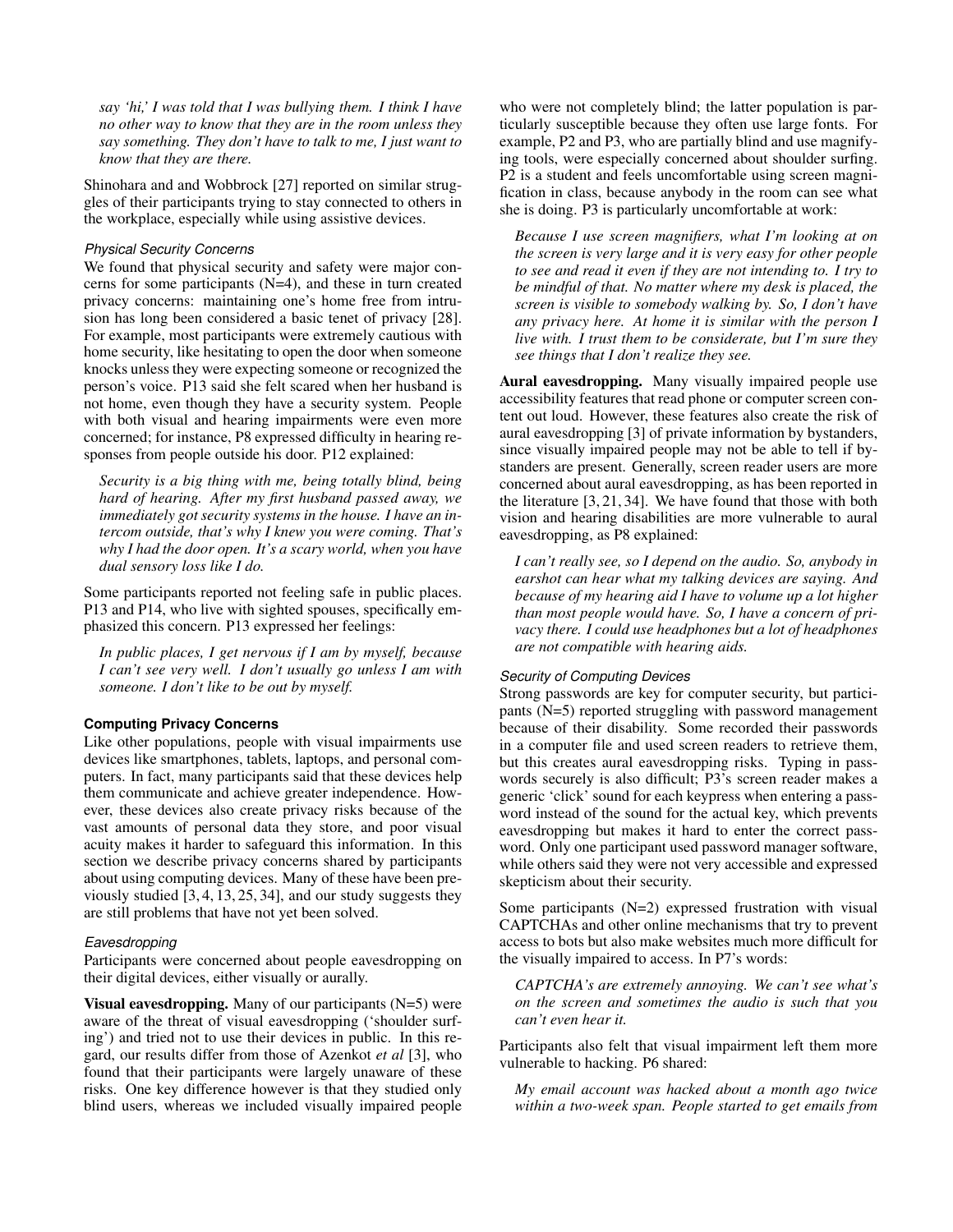*an account claiming to be me. I dumped my previous email provider and went to a different provider. It's very much of a privacy concern for us because unlike a lot of people, we don't always have the means to verify whether accounts or privacy information has been compromised.* 

Modern web browsers try to prevent some attacks like phishing schemes, but these features are not always accessible. For example, participants reported that screen readers interpret the URL in a browser by its display text rather than its contents, so it is difficult to identify a malignant URL. Other security cues like the lock icon verifying an encrypted connection are not easily confirmed by the visually impaired.

## *Technical Support*

Like everyone, visually impaired people run into problems with their computing devices or need to learn how to use a new device, and require assistance either from technical support staff or from others. Some participants (N=5) reported concern about the privacy of the data on these devices, since it may be difficult for visually impaired people to verify that support staff are not accessing private information. P9 said:

*When they were setting up my computer here and my laptop, I made sure that I had my work account separate than that of my personal account. The website person that helped me wanted to have remote access to my computer so that he could set up my account more quickly and I said no. I had a trainer before who had remote access to my computer and I wish I hadn't.* 

Assistive devices themselves sometimes break down or do not work properly. P9 also complained:

*These software are not foolproof and that is the frustrating part. So, sometimes I have to go find someone sighted to read it for me, either from my screen or hard copies of something. It's really frustrating.* 

An additional complication is that the debugging information needed to diagnose a non-functional device is itself not accessible to a blind person. P9 noted that none of the accessibility tools installed on her computer worked until it was fully booted up, so she has no way to read errors during start-up.

#### *Online Accessibility*

Some participants (N=2) reported needing help accessing certain websites, creating privacy risks when private information is involved. P4 mentioned that a local bus operator's website is not accessible, so she gives her credit card number to someone else to buy tickets. P5's university website is not accessible, so he must ask someone to read his grades to him.

## **Privacy Concerns with Virtual Interaction**

Like most users, visually impaired people share personal information online. Here we describe privacy concerns raised by our participants related to these virtual interactions.

## *Online Transactions*

Many participants found online banking and shopping more accessible than visiting brick-and-mortar stores, but this was not a perfect solution because of concerns about the security of online transactions. These concerns mirror those of the

broader population, especially among older adults (like many of our participants) [18]. P3's credit card information was recently stolen, making him more cautious and concerned about his online security. Others were sufficiently concerned about online security that they avoided it altogether. P12 said:

*I am scared of online banking. I don't pay any kind of bills online, I don't even get bank statements online, everything is hard-copied.* 

#### *Social Media Privacy*

Like most users, visually impaired people use social networking platforms such as Facebook, Twitter, and LinkedIn. In fact, the visually impaired people Facebook status updates more frequently than average, while sharing and commenting on just as many photos [33], in part because these platforms help overcome challenges in interacting with others [6]. However, these sites involve sharing personal information and raise many privacy concerns for sighted and visually-impaired users alike [10]. Here we focus specifically on challenges created or heightened by visual impairments.

Most of our participants (N=11) reported using Facebook or other social-sharing websites, though most do not post much because of privacy concerns. One challenge they mentioned is the notoriously volatile and complicated nature of Facebook's privacy settings [8, 20]. Many participants (N=6) reported difficulty in adapting to new systems, so changes to user interfaces are problematic. P7 expressed her frustration:

*Facebook is constantly changing, for us one minute we can use it and the next minute we can't because they are always changing the site. If I can get into the settings and find what I want like the advertising part, I try to stop all of that.* 

After posting content, it can be difficult for visually impaired users to confirm that the privacy settings are correct. P3 mentioned once trying to send a photo to specific friends and family but mistakenly made it public. He only realized this mistake when an unintended viewer commented on the photo.

Some applications help the visually impaired capture and manage photos [12, 15], but Adams *et al.* [2] report that blind users still face the risk of unintentionally sharing an embarrassing or sensitive image online. In our study, participants with low vision reported taking photos and magnifying them in order to see them. Only one completely blind participant (P4) takes photos. She was not concerned about sharing her photos because she avoids capturing any private images.

## **Privacy-Enhancing Behaviors**

Participants used a variety of strategies to protect privacy.

#### *Physical Privacy-Enhancing Behaviors*

Most participants indicated that they address physical privacy concerns by requesting help from acquaintances. While some could depend on a sighted spouse to read their letters, for instance, others asked friends or acquaintances or relied on a scanner. Most participants mentioned that they were comfortable asking for help from a known person, including P2: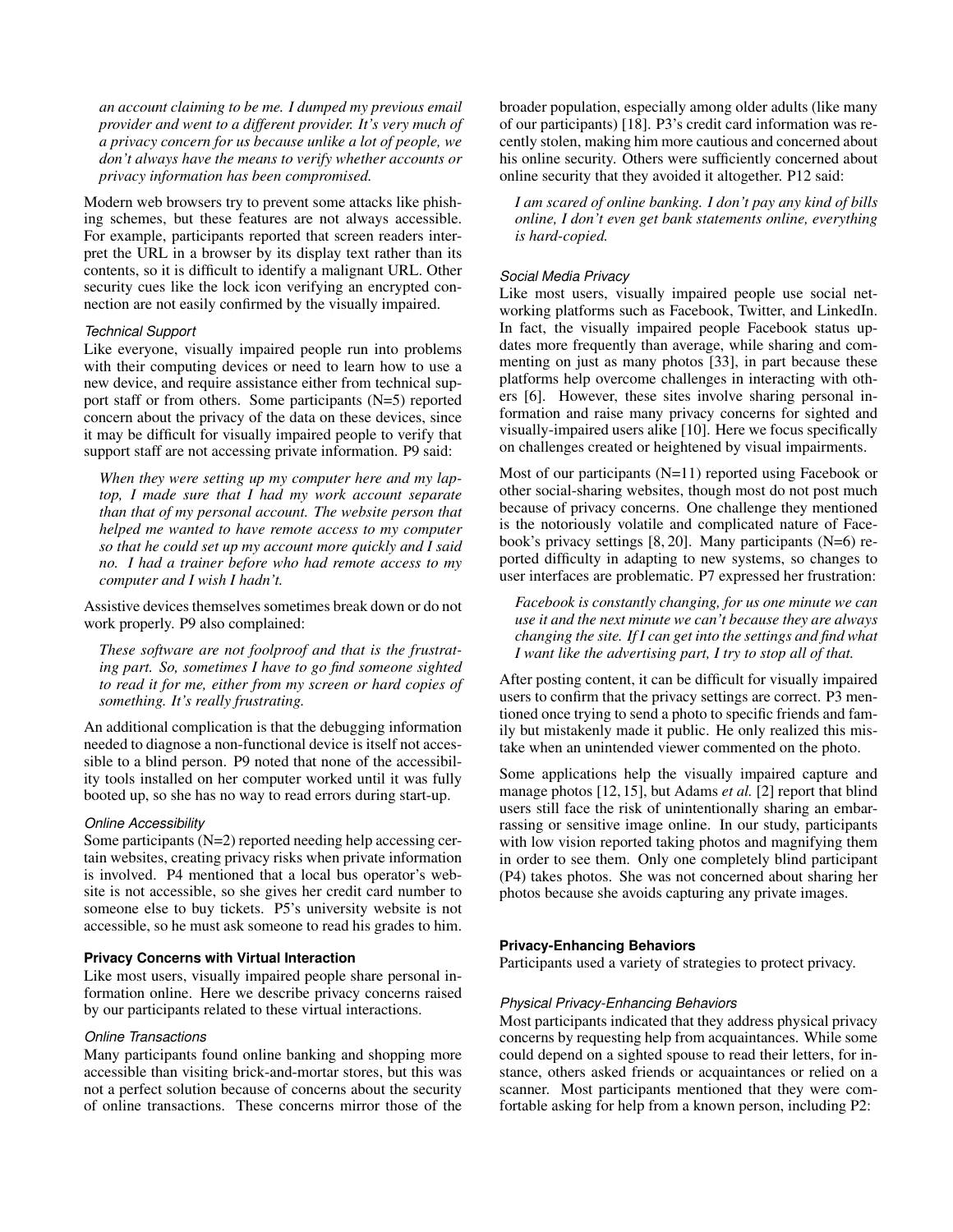*When it comes to reading out my credit card number, I have to ask friends who would not steal my stuff. I'd be pretty comfortable with that. It's about asking the right people.* 

Some participants hired assistants to deal with their personal matters, although it was difficult to trust them at first. When P4 first hired an assistant, she tested the assistant with a financial transaction by placing extra money in an envelope and checking whether it was returned.

Although some participants were skeptical about online banking, P10 and P11 believe that online services are a solution to financial privacy. P10 explained:

*Before the computers were invented we had people read our checkbook, which was kind of privacy invasion. Now we don't have to, fortunately; because of modern technology now we can do all those things ourselves.* 

P11 added to her husband's argument:

*Technology has come along and opened doors to blind people. Before, I used to hate to have someone fill out our checkbook, because you did not know if you could trust them. I felt that at that time you are taking a gamble, whereas now I can do it on my own and at least you now don't have to ask someone else.* 

To prevent physical eavesdropping, most participants tried to be alone. They generally did not engage in personal activities in public, and if they felt that someone could overhear their personal information, they looked for a more private space.

Many participants have home security systems, and several even demonstrated them to us. P14 explained:

*I put in a security system since I cannot recognize who is at the door, in case my husband was not home. I would not open the door unless I know their voice or I know they are coming. I put that in for the sole reason that I am blind. If anybody opens a door, it automatically tells me. I can push a button and the police will automatically come.* 

Most participants used existing assistive technologies, including scanners or portable magnifiers to read documents. For labeling and finding items, they used bar-code scanners, PenFriends (which allows users to associate audio descriptions with a code on an adhesive label, and use a scanner to play back the description), color detectors, etc. For navigational help, most participants relied on canes or guide dogs. For money identification, they generally kept bills sorted and folded based on denomination, though some used smartphone applications. To identify items while shopping, some used smartphone apps like TapTapSee<sup>2</sup> to get an audio description of a photographed object (using a combination of computer vision and crowdsourcing).

## *Privacy-Enhancing Behaviors for Computing Devices*

Participants reported several ways of preventing visual eavesdropping. Blind users reported using headphones to interact with their device, and either turned off their screens or used software to black it out (e.g., iOS Screen Curtain). In contrast, no partially impaired users used an auditory interface as a privacy-protecting mechanism, likely because the privacy benefits came at too high a cost (losing the visual channel).

To prevent aural eavesdropping, most participants used headphones, although this carries some risk: since visually impaired people rely on hearing in order to sense the environment, headphones leave them more vulnerable to other privacy and safety concerns (as Azenkot *et al* [3] also found). This caused many participants to avoid headphones, especially in situations involving social interactions. For example, during our interview with P9 in her office, she neither deactivated her screen-reader tool nor took other protective measures. Others simply reduced the speaker volume, and P8 and P9 felt screen readers play text so quickly that bystanders cannot understand what the screen reader tool is saying.

Most participants used caution with passwords. P2 memorizes long passwords, which she types rapidly to prevent anyone from seeing. P9 and P11 write their password in Braille. P6 stores his passwords in text files and changes them every three months. P12 stores some passwords in her browser's password management feature, but mostly types them manually. P3 discussed his struggle to find a good strategy:

*I keep them either in Keychain in Mac OS X, or I also keep a list of passwords at home for personal things and [at the office] for work things. I keep that in a file on my computer. I have been trying to figure out what a good password utility to use is. I'm aware that keeping the list in the clear is not ideal. At home, my entire home folder is encrypted. When I'm logged in, it is unencrypted. If the computer was compromised, then the entire folder would be open.* 

## *Privacy-Enhancing Behaviors for Virtual Interactions*

Of our participants' concerns about virtual interaction, online transactions, and especially online banking, were the most severe. P6 changes his passwords more frequently for these sites so that nobody can steal his information. P3 mentioned concern ever since his credit card information was stolen:

*I'm mindful when I create a public wish list that it's public. I'm mindful of browser history and passwords that I used to log in. The transactions themselves, particularly after the card was compromised. I am aware and concerned.* 

While most  $(N=11)$  participants used online social networks, most were not very active, mainly sharing status updates, or others' photos or videos. P4 carefully checks privacy settings each time she shares on Facebook, while P3 is very selective about sharing any information. P12 echoed this strategy:

# *I am really cautious about what I post on there. I don't put anything like where I live, or if I'm going to be gone, for safety purposes.*

When deciding whether to share a photo online, those who have low vision problems magnify the image to see what is in it. Others add metadata to photos, like time and place, to help identify them later. P4, who is completely blind and just getting started with photography, avoids taking private photos, and in fact uses Facebook to identify them later:

<span id="page-6-0"></span><sup>2</sup>TapTapSee: **<http://taptapseeapp.com/>**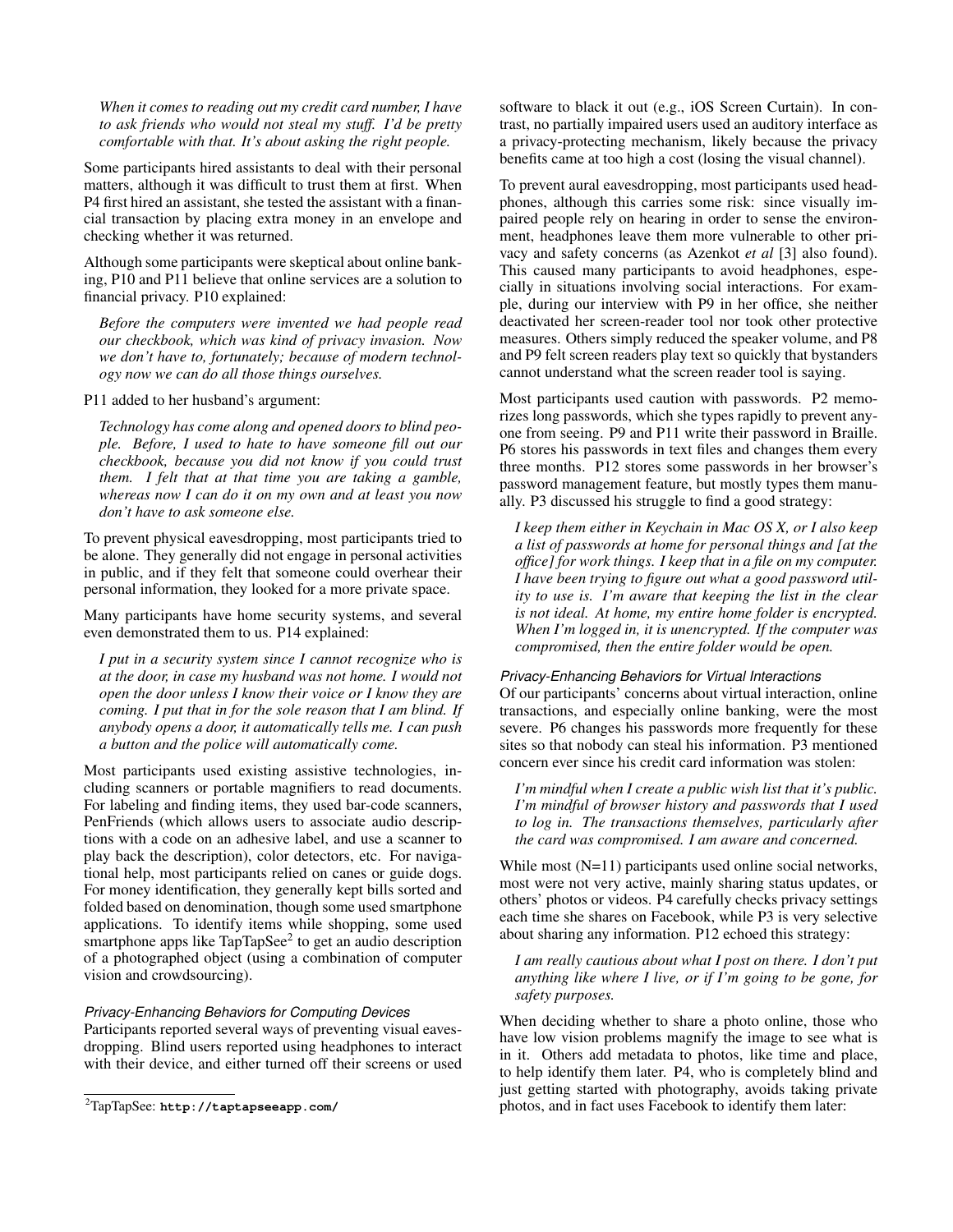*Since I have only had my iPhone for a week, I have only taken three photos. I put those three photos on Facebook and just let everybody describe them, so that I could figure out which photo it was, based on what time I posted them.* 

## **New Technologies for Enhancing Privacy**

Finally, our interviews explored technologies that could enhance the privacy and security of the visually impaired, with a focus on sensor-enabled mobile and wearable devices. After giving participants a chance to use Google Glass, we asked them for feedback on ideas that we had brainstormed ahead of time, and as well as for their own suggestions.

## *Feedback on our Ideas*

In particular, we asked about seven specific features that a wearable camera-based device could implement.

1. Count the number of people nearby. Participants responded positively to this idea. P9 pointed out that knowing more about nearby people would be more helpful:

*It would help you know how many people are around you when doing something private or a business interaction. However, how close are they? You'd have to know if they were within earshot or could see what you were doing.* 

2. Detect and identify specific faces nearby. Some participants were very excited about this idea, like P3:

*When I'm walking by people I don't know who I'm walking by. If I think I know, I might say 'hi,' which may be embarrassing. So I typically don't, which is unfriendly. It would be nice to be able to recognize who is coming towards me like other people.* 

But P9 thought this would just create new privacy concerns:

*If there's something that can identify people we have given up a lot of privacy. Not only can I identify people but someone can identify me. I would not want something that could identify someone automatically.* 

3. Identify the room a user is currently in. This idea received mixed reviews. Some participants responded that they can already tell based on sound, while others liked this idea.

4. Assist with navigation. Most participants reported that any application that could aid them in navigation would be helpful. Some mentioned that the map applications on their smartphones are not very accessible. P5 explained:

*In some areas, I want to know where Starbucks is. I'm looking for a GPS for blind people, to tell me how we can, by walking, go to a certain place. I use Google Maps sometimes. I try to memorize the directions and go to that place.* 

5. Detect security cameras nearby. We thought visually impaired people might want a device to detect cameras, since sighted people can notice them and modify their behavior accordingly. P4 disliked this idea, saying that knowing about security cameras would make her feel paranoid. P6 and P7 liked it, saying that they want to be aware of anything that a sighted person is [27]. Other participants did not dislike the idea but felt it was not necessary, like P9:

*I don't think about that since we are all living with cameras and I'm not out committing crimes.* 

6. Prevent shoulder surfing. Participants were very receptive to ideas to prevent shoulder surfing. Some low vision participants suggested that Google Glass could magnify whatever they are looking at, which could prevent visual eavesdropping since the Glass display is more private than most devices [23] (though determined attackers could likely spy on the transparent display (in reverse) with a telephoto lens).

7. Organize photo albums. Most participants liked the idea of an automated tool to analyze and describe photos for them, whether they personally take the photos or not. P3 explained:

*I have a lot of photos, I like taking them. More and more these days I look at photos and can't figure out what I'm looking at. It depends on the contrast, lighting, angles.* 

# *Participant Ideas*

We also solicited ideas from participants on using wearable devices to enhance privacy. Two ideas came up repeatedly in early interviews, so we incorporated them in later interviews. The first was to help find items using wearable devices; many participants said that existing locators were complex and expensive. P4 often drops belongings in laundry, so would like a device to help find items there. Others suggested barcode scanning on wearable devices to find items in stores. They also gave positive feedback about wearable devices that could read documents, as opposed to existing devices that are not as portable or convenient.

Another idea was a system to detect hazards and obstacles, like open manholes or warning signs. OrCam<sup>3</sup> identifies pedestrian signals at intersections, but participants felt that a more general version to identify other signs would be helpful.

# **DISCUSSION AND IMPLICATIONS**

Our interviews made it clear that participants struggle with various types of security and privacy risks on a daily basis. Some of these are similar to the risks all people face but are heightened by visual impairments, whereas others are unique to the visually impaired. Participants expressed needs for better tools to protect privacy and security, and most were excited about the potential of mobile and wearable technology.

*Assistive devices.* Of course, a variety of assistive devices are already available to help the visually impaired. However, participants felt that many of them are too expensive, do not work well, or are not user friendly. P5, for example, felt learning to use an existing device is too time consuming, and found it easier and more cost-effective to hire an assistant. Wearable devices like Google Glass may help reduce cost and complexity, similar to how smartphones running user-installed apps have replaced multiple, dedicated devices such as audio recorders, GPS receivers, and cameras, providing a single integrated platform with lower cost and greater convenience.

*Monitoring surroundings.* A recurring theme throughout our interviews was the need to monitor surroundings, e.g., to know whether people are within earshot, to detect obstacles

<span id="page-7-0"></span><sup>3</sup>OrCam. **<http://www.orcam.com/>**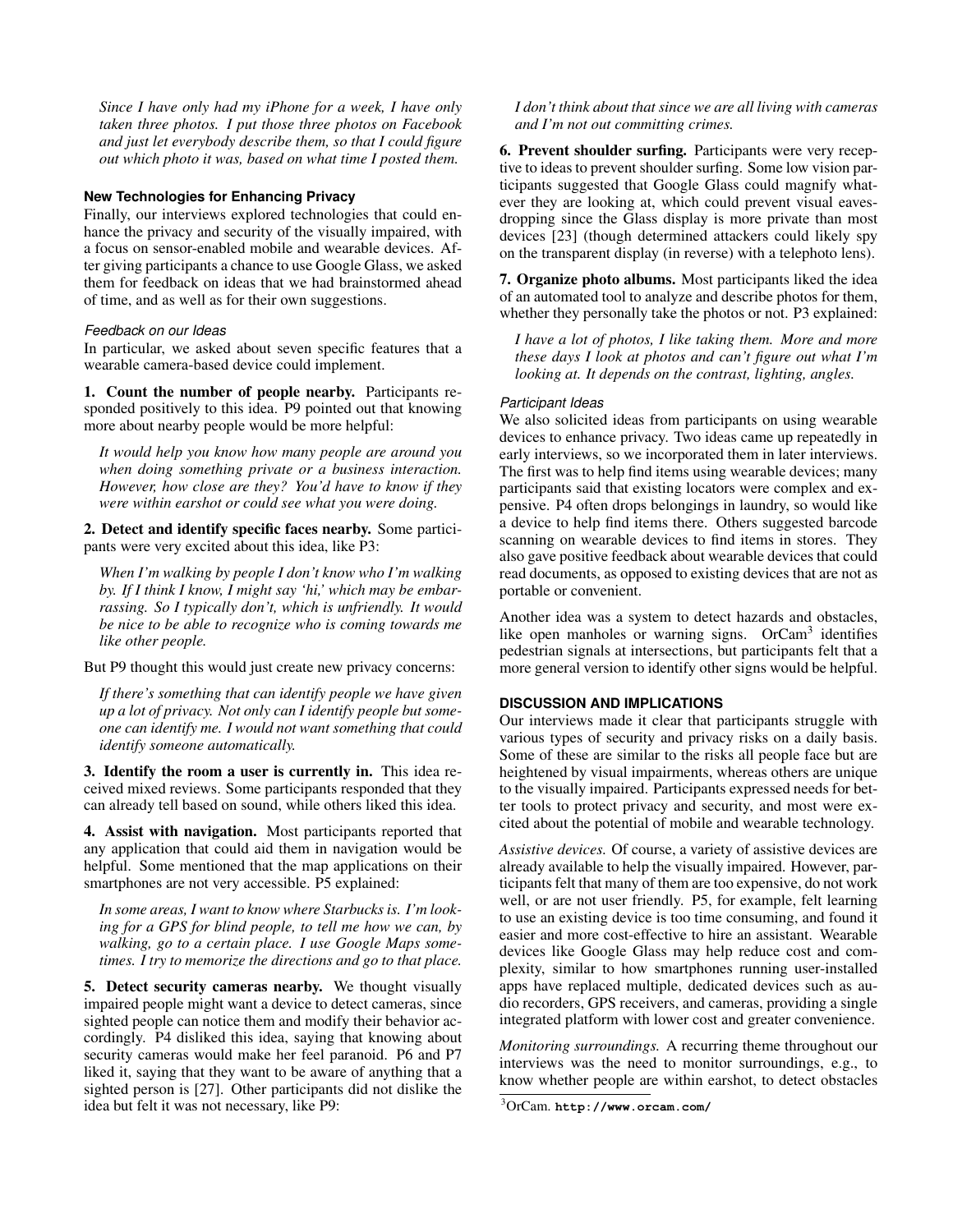or hazards while walking, to locate and identify objects, and so on. These functions could be implemented as smartphone apps, but would require visually impaired users to take pictures manually, and only 5 of our 14 participants reported that they are able to take pictures. Head- or body-mounted cameras could be a viable alternative. Wearable cameras also could be 'always-on,' continuously analyzing the video feed and alerting the user whenever something unusual or suspicious is detected [29].

A key technical challenge would be how to recognize scene content. Unfortunately, while computer vision is progressing rapidly, state-of-the-art technology cannot perform these tasks accurately in unconstrained environments. One possibility is to use a combination of computer vision and crowdsourcing, which TapTapSee (reportedly) and Vizwiz [5] use to implement object detection on smartphones. For instance, computer vision could be used to detect potential hazards on a sidewalk, but then the relevant video frames could be sent to a sighted person (e.g., a friend or Mechanical Turk user) for verification. Of course, involving real people introduces the additional privacy challenges of allowing other people to see a person's wearable camera feed. This suggests that more work is needed on how to detect private content in images automatically, a problem that has recently been studied in the context of camera-based lifelogging [14, 30].

Another way of sidestepping the difficult computer vision problem is to incorporate data from non-visual sensors. For instance, instead of counting or identifying people using computer vision, one could exploit the fact that many people carry smartphones, so that Bluetooth signals could be used to estimate how many people are nearby as well as to identify certain people uniquely. GPS receivers and nascent indoor localization technology (like Apple's iBeacon) can be used to geo-locate users; systems could crowd-source reports of sidewalk hazards like construction zones and push notifications to visually impaired people who are nearby.

*Feedback.* Of course, an effective device would have to communicate information efficiently to the user, and a system that provides too many notifications could overwhelm and annoy the user. One solution would be to allow the user to provide privacy policies that could be executed automatically, depending on context. For example, a policy could turn off the screen and stop announcing emails if a bystander is nearby. Another policy could suppress all notifications in the home, except for emergencies like when an intruder is detected.

*Limitations.* Finally, we would like to acknowledge the limitations of our study and the opportunities for future work. Our participant sample was small, limited to one geographic area (southern Indiana), and restricted to those who chose to respond to an ad about privacy, so it is difficult to know how well our findings generalize to the greater population. Our participants were also older than average, and it is wellknown that privacy concerns differ with age [18] (although the visually-impaired population itself is biased towards older adults, since 82% of the blind are over age 50 [32]). Studying privacy needs of younger populations (like teens and college students) would be interesting future work. In addition, our

proposed solution space was biased towards wearable technologies, since we believe these may provide a hands-free, easy-to-use solution, although our participants did give their own feedback and alternative suggestions.

# **CONCLUSION**

To better understand the privacy concerns and needs of visually impaired people, we conducted interviews with 14 visually impaired people. Our findings show that while the privacy concerns of people with visual impairments overlap with sighted people, there are also significant differences, due in part to their disability but also because of systems that were not designed with them in mind. Our participants were particularly aware of and concerned about these risks, and shared a variety of coping mechanisms to deal with them. They were generally excited about the potential for new wearable and mobile technologies to improve their privacy and independence. We hope that this research leads towards the implementation of some of these tools, which could have a major impact on the well-being of this underserved population.

## **ACKNOWLEDGMENTS**

This material is based upon work supported in part by the National Science Foundation under grants CNS-1408730, CNS-1016603, CNS-1252697, and IIS-1253549, and by a Google Research Award. We thank Prerna Rustagi for helping us develop the initial Interview Protocol. We especially thank our participants, as well as Barbara Salisbury and Rita Kersh from the Bloomington and Bedford chapters of the American Council for the Blind, and Dorothy Lenard from IU Disability Services for Students, for helping us recruit participants.

## **REFERENCES**

- 1. The lighthouse national survey on vision loss: The experience, attitudes and knowledge of middle-aged and older Americans. Tech. rep., The Lighthouse Inc, 1995.
- 2. Adams, D., Morales, L., and Kurniawan, S. A qualitative study to support a blind photography mobile application. In *International Conference on Pervasive Technologies Related to Assistive Environments* (2013), 1–8.
- 3. Azenkot, S., Rector, K., Ladner, R., and Wobbrock, J. Passchords: Secure multi-touch authentication for blind people. In *International ACM SIGACCESS Conference on Computers and Accessibility* (2012), 159–166.
- 4. Bigham, J. P., and Cavender, A. C. Evaluating existing audio CAPTCHAs and an interface optimized for non-visual use. In *SIGCHI Conference on Human Factors in Computing Systems* (2009), 1829–1838.
- 5. Bigham, J. P., Jayant, C., Ji, H., Little, G., Miller, A., Miller, R. C., Miller, R., Tatarowicz, A., White, B., White, S., and Yeh, T. Vizwiz: Nearly real-time answers to visual questions. In *ACM Symposium on User Interface Software and Technology* (2010), 333–342.
- 6. Brady, E., Morris, M. R., Zhong, Y., White, S., and Bigham, J. P. Visual challenges in the everyday lives of blind people. In *SIGCHI Conference on Human Factors in Computing Systems* (2013), 2117–2126.